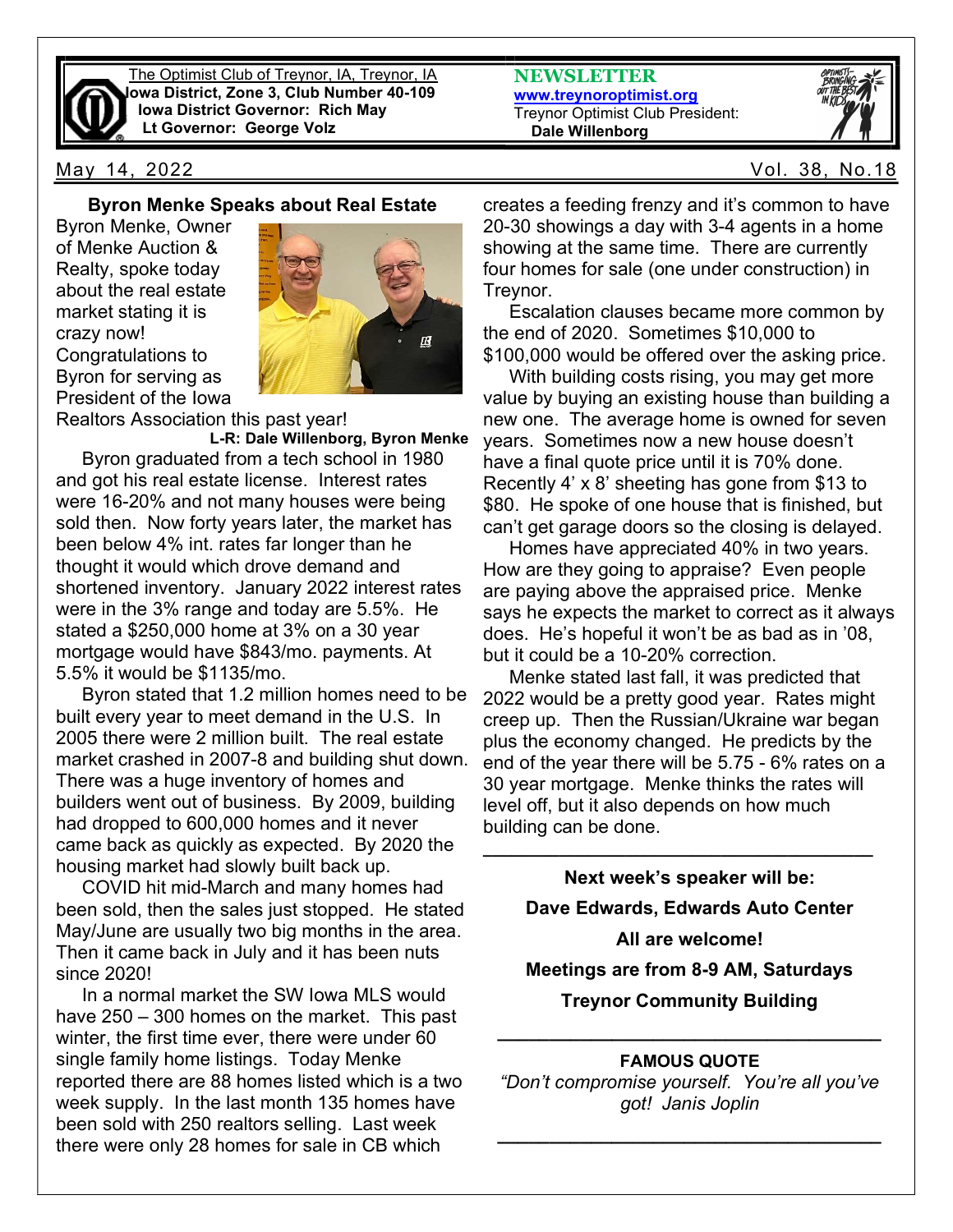## Meeting Minutes

Dale Willenborg, President, called the meeting to order. Present were 16 members plus guests, Glenrose Meier and Byron Menke.

Dale led the Pledge of Allegiance and Jordan Campbell gave the opening prayer.

Jokes were shared by Gary Funkhouser and Jordan Campbell.

50/50 was won by Judy Guttau. Ann Vorthmann won the Attendance Drawing but was not present.  $\bullet$ 

Birthdays/Anniversaries: None

### Bragging Rights: (\$ are used for youth activities)

- Kevin Underwood and Marsha Underwood gave \$1 each to announce Carter White (St. Alberts) qualified for state in Tennis.
- Dee Guttau contributed because hubby Gary lost his cochlear implant while mowing, searched the yard, but found it stuck to the mower gear shift!
- Keith Denton bragged that his two granddaughters did well in track. Sophie's relay was first and Lilly was in the 880 and another race.
- Dale Willenborg paid but didn't brag that he had to have seven stitches when he cut his little finger putting in flag footings.
- Kevin Underwood contributed \$1 for Dale putting in flag footings.

### BUSINESS:

- Dale Willenborg stated he put nine new footings along the high school and one on Amy Drive. More help is needed putting in footings. Volunteers?
- Dale Willenborg attended the Awards Night and along with Shelly Bailey presented the Optimists and JOI Club scholarships.
- Can Kennel helpers were Gary Guttau, Gary Funkhouser, John Klein, Dale Willenborg, Chad Guttau and lots of Silver Keg Feeder members. The Boy Scouts will have the next Can Kennel.
- Jordan Campbell announced the two church youth groups have switched Can Kennel dates.
- 146 flags have been applied for to date.

 John Klein announced he and Jordan are working on plans for swimming lessons. He stated they haven't been successful in scheduling Oakland so will now look at pools in C.B.

### COMMUNITY NEWS:

- Jordan Campbell announced that on Tuesday Treynor Teammates mentors will go bowling at Thunderbowl with their mentees.
- Jordan also announced that the school is promoting a service work day for the Middle School on Friday. Sixty  $8<sup>th</sup>$  graders will be working at Zion and Jordan has plans to keep them busy for the allotted time.

### AUCTION:

Dee Guttau contributed tomato plants which were purchased by Keith Denton for \$4.

The meeting was closed with reciting the Optimist Creed.

## **HUMOR**

The Weather Channel said dress for the mid 70s today.



Calendar

# **Birthdays**

Events

| May 21 | Steve Irvin    |
|--------|----------------|
| May 27 | Kirk Vorthmann |

#### **Anniversaries**

Programs